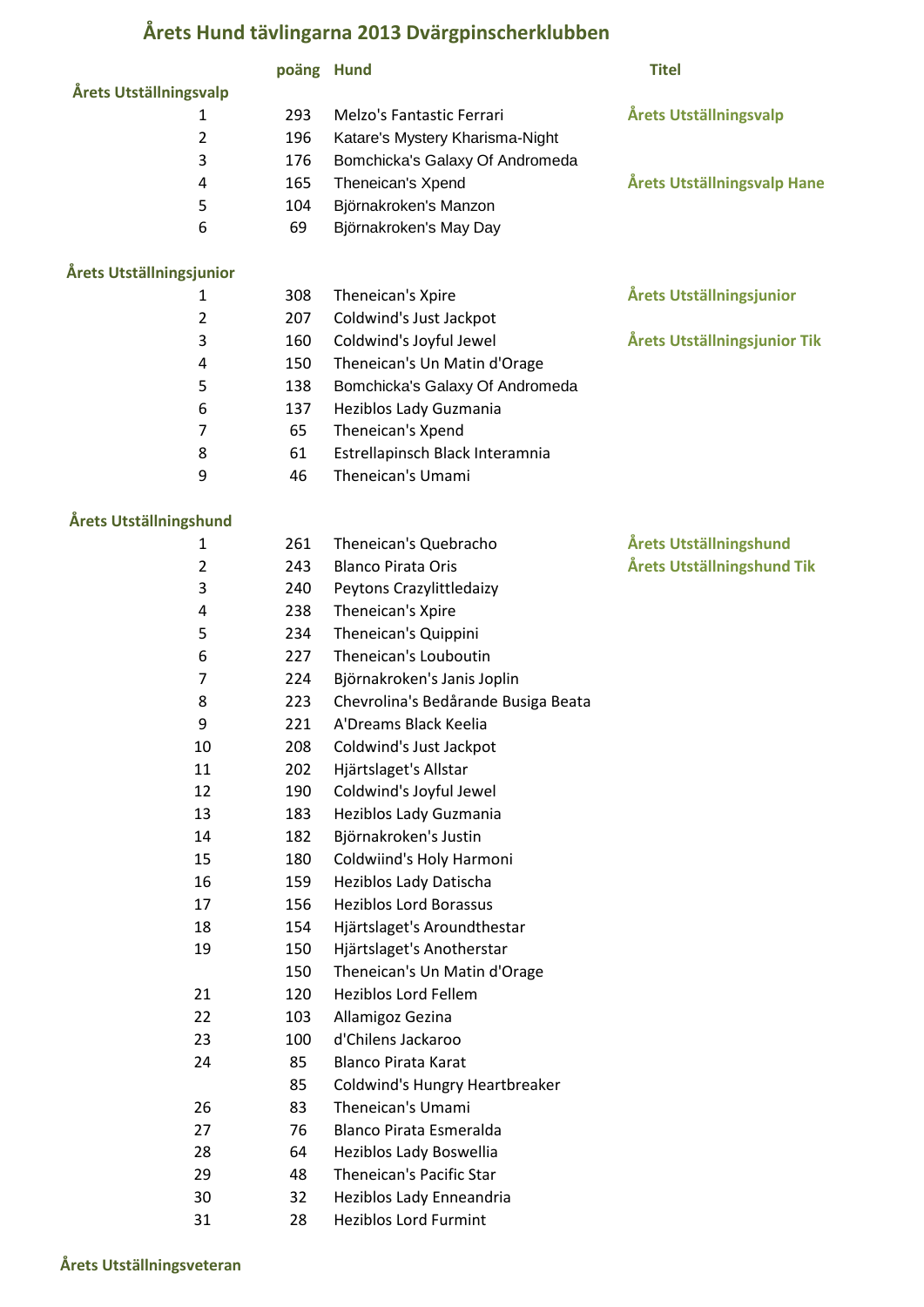|                             | $\mathbf{1}$<br>2       | 188<br>175   | Exigor's Lex In Red<br>Jagnes Gandia    | Årets Utställningsveteran<br>Årets Utställningsveteran Tik |
|-----------------------------|-------------------------|--------------|-----------------------------------------|------------------------------------------------------------|
|                             | 3                       | 86           | <b>Blanco Pirata Esmeralda</b>          |                                                            |
|                             | 4                       | 70           | Exigor's Pomperi Possa                  |                                                            |
|                             |                         |              |                                         |                                                            |
| Årets Utställningshund Avel |                         |              |                                         |                                                            |
|                             | 1                       | 968          | Ewina's Unique Theneican                | Årets Utställningshund Avel                                |
|                             | $\overline{\mathbf{2}}$ | 595          | Theneican's Ruzizi                      | Årets Utställningshund Avel Tik                            |
|                             | 3                       | 506          | Mr and Mrs Godiva Star                  |                                                            |
| Årets Allroundhund          |                         |              |                                         |                                                            |
|                             | 1                       | 89           | Camalis Perfect Miss Cayenne            | Årets Allroundhund                                         |
|                             | 2                       | 33           | Exigor's Red Yra Myra                   |                                                            |
|                             | 3                       | 31           | Exigor's Excellenta Agila               |                                                            |
|                             | 4                       | 27           | Peytons Crazylittledaizy                |                                                            |
|                             | 5                       | 26           | <b>Blanco Pirata Oris</b>               |                                                            |
|                             | 6                       | 25           | <b>Blanco Pirata Karat</b>              |                                                            |
|                             | 7                       | 19           | Coldwind's Just Jackpot                 |                                                            |
|                             |                         | 19           | Irocz Ambitiösa Orchidee                |                                                            |
|                             | 9                       | 18           | Jagnes Gandia                           |                                                            |
|                             | 10                      | 17           | Andeless Wimza Ni Wayas                 |                                                            |
| Årets Agilityhund           |                         |              |                                         |                                                            |
|                             | 1                       | 118          | Felicity                                | Årets Agilityhund                                          |
|                             | 2                       | 105          | Little Kings Mallou Made For You        |                                                            |
|                             | 3                       | 90           | Irocz Charmerande Dorothy               |                                                            |
|                             | 4                       | 47           | Camalis Perfect Miss Cayenne            |                                                            |
|                             | 5                       | 39           | Irocz Celebra Lady Marion               |                                                            |
| Årets Lydnadshund           |                         |              |                                         |                                                            |
|                             | 1                       | 20           | Andeless Wimza Ni Wayas                 | Årets Lydnadshund                                          |
|                             | 2                       | 0,5          | <b>Blanco Pirata Karat</b>              |                                                            |
|                             |                         |              |                                         |                                                            |
| Årets Mentaluppfödare       |                         | %            |                                         |                                                            |
|                             | 1                       | 105          | Heziblos Kennel                         | Årets Mentaluppfödare                                      |
|                             | $\overline{2}$          | 40           | Björnakroken's Kennel                   |                                                            |
|                             | 3                       | 25           | Coldwind's Kennel                       |                                                            |
|                             | 4                       | 20           | Peyton's Kennel                         |                                                            |
|                             | 5                       | $7^{\circ}$  | Andeless Kennel                         |                                                            |
|                             |                         |              |                                         |                                                            |
| Årets Utställningsuppfödare |                         |              |                                         |                                                            |
|                             | 1                       | 1193         | Theneican's Kennel                      | Årets Utställningsuppfödare                                |
|                             | $\overline{2}$          | 714          | Heziblos Kennel                         |                                                            |
|                             | 3                       | 663          | Coldwind's Kennel                       |                                                            |
|                             | 4                       | 506          | Hjärtslaget's Kennel                    |                                                            |
|                             | 5                       | 406          | Björnakroken's Kennel                   |                                                            |
|                             | 6                       | 404          | <b>Blanco Pirata</b>                    |                                                            |
|                             | 7                       | 240          | Peyton's Kennel                         |                                                            |
|                             |                         |              |                                         |                                                            |
| Årets Uppfödare             |                         |              |                                         |                                                            |
|                             | 1<br>$\overline{2}$     | 1975<br>1049 | Theneican's Kennel<br>Coldwind's Kennel | Årets Uppfödare                                            |
|                             | 3                       | 879          | Heziblos Kennel                         |                                                            |
|                             |                         |              |                                         |                                                            |